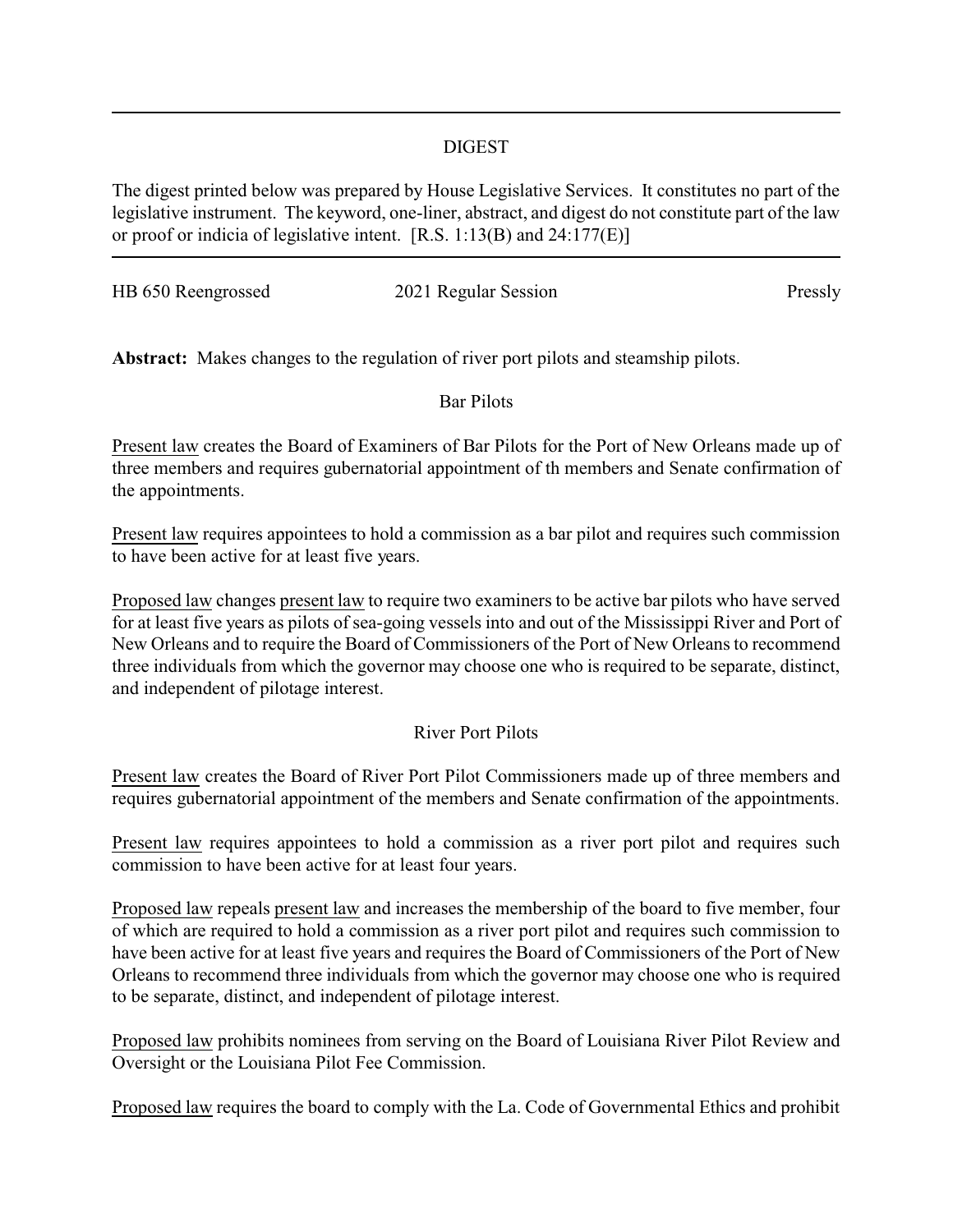compensation for being on the board.

Present law requires the governor to designate the president of the board.

Proposed law repeals present law.

Present law requires the commissioners to serve at the pleasure of the governor and requires the board members to take an oath to perform their duties faithfully.

Proposed law retains present law.

In accordance with present law, the board shall:

- (1) Make rules establishing qualifications, providing for the examination and approval of apprenticeship programs, and to administer examinations of river port pilots.
- (2) Meet quarterly.
- (3) Make rules establishing minimum standards of conduct including neglect of duty, drunkenness, carelessness, habitual intemperance, substance abuse, and incompentency, and other rules for proper and safe pilotage on waters covered under present law and for the efficient administration of present law.
- (4) Conduct hearings and investigate violations of provisions of present law or rules or regulations adopted by the commissioners, and to report findings to the governor if the board requests gubernatorial action.
- (5) Have the authority to impose fines, remove a pilot from a vessel, or recommend suspension or revocation of a pilot's commission.
- (6) Provide to all pilots and pilot candidates rules and regulations.

Proposed law retains present law but amends the provisions requiring the board to establish minimum standards of conduct to require the board to make rules establishing standards of conduct consistent with present and proposed law.

Proposed law prohibits pilot associations from superseding the board's authority.

Proposed law requires meetings of the board to comply with the Open Meetings Law.

Present law requires pilots to be appointed by the governor and serve until revocation of the appointment in accordance with present law.

Proposed law retains present law and adds that the pilots be subject to an ethical code of conduct promulgated by the board.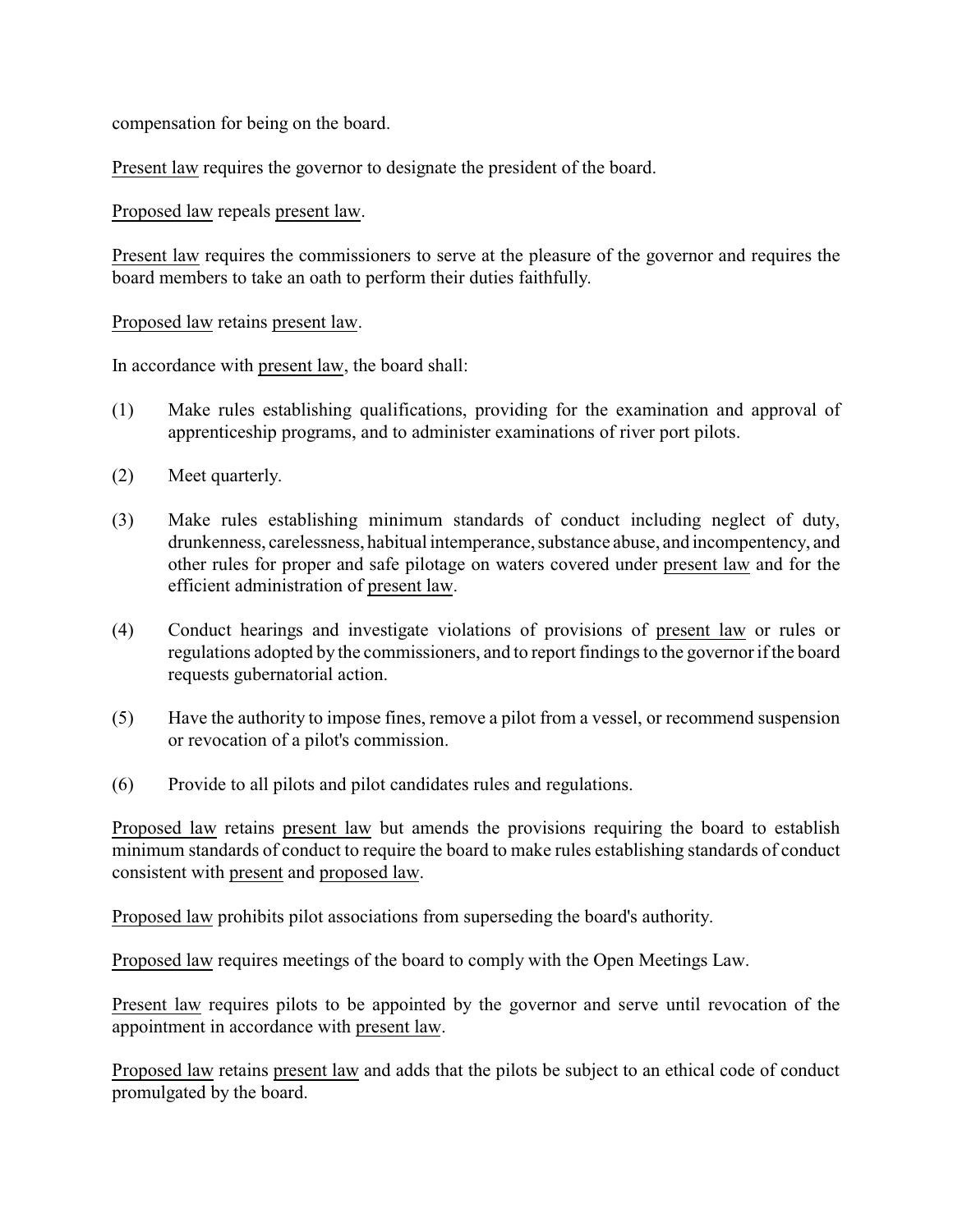Proposed law prohibits a pilot from discontinuing his duties without cause.

Present law requires the board to hold examinations when it is determined necessarybythe river port pilots.

Proposed law retains present law but requires the board to determine when there is a need for more pilots and then hold examinations.

Proposed law sets forth the following criteria for participation in the pilot apprenticeship program required under present law for commission:

- (1) Have a bachelor's degree or diploma from a four-year college or university.
- (2) Hold certain U.S. Coast Guard licenses.
- (3) Be under 40 years of age.

Proposed law authorizes the Board of River Port Pilot Commissioners to allow a pilot with a state license but no U.S. Coast Guard license to perform his duties on an interim basis while applying or renewing a U.S. Coast Guard license.

Proposed law sets forth the board's requirements for pilotage certification as follows:

- (1) A commissioned pilot shall comply with the requirements to maintain their commission including.
- (2) Beginning on Jan. 1, 2022, a commissioned pilot must maintain a valid commission by attending 40 hours of continuing education classes that must meet certain criteria.

Proposed law requires the commissioners to provide the governor, speaker of the House, and president of the Senate with an annual report of all state-commissioned pilots, including their first and last names and all applicants accepted to an apprenticeship program, including their age, sex, race, and whether the applicant is related to a pilot or a public official.

Proposed law prohibits the board from discriminating against an applicant during the selection or examination process in favor of a person related to a public official, and based on race, color, religion, gender, national origin, age, disability, political affiliation, or belief.

Present law makes all communications by and between the board and a pilot during the course of an investigation privileged and not required to be disclosed in any original proceedings in accordance with present law and pursuant to reporting requirements to the governor.

Proposed law retains present law but changes the type of communications to communications consistent with 46 U.S.C. 6308.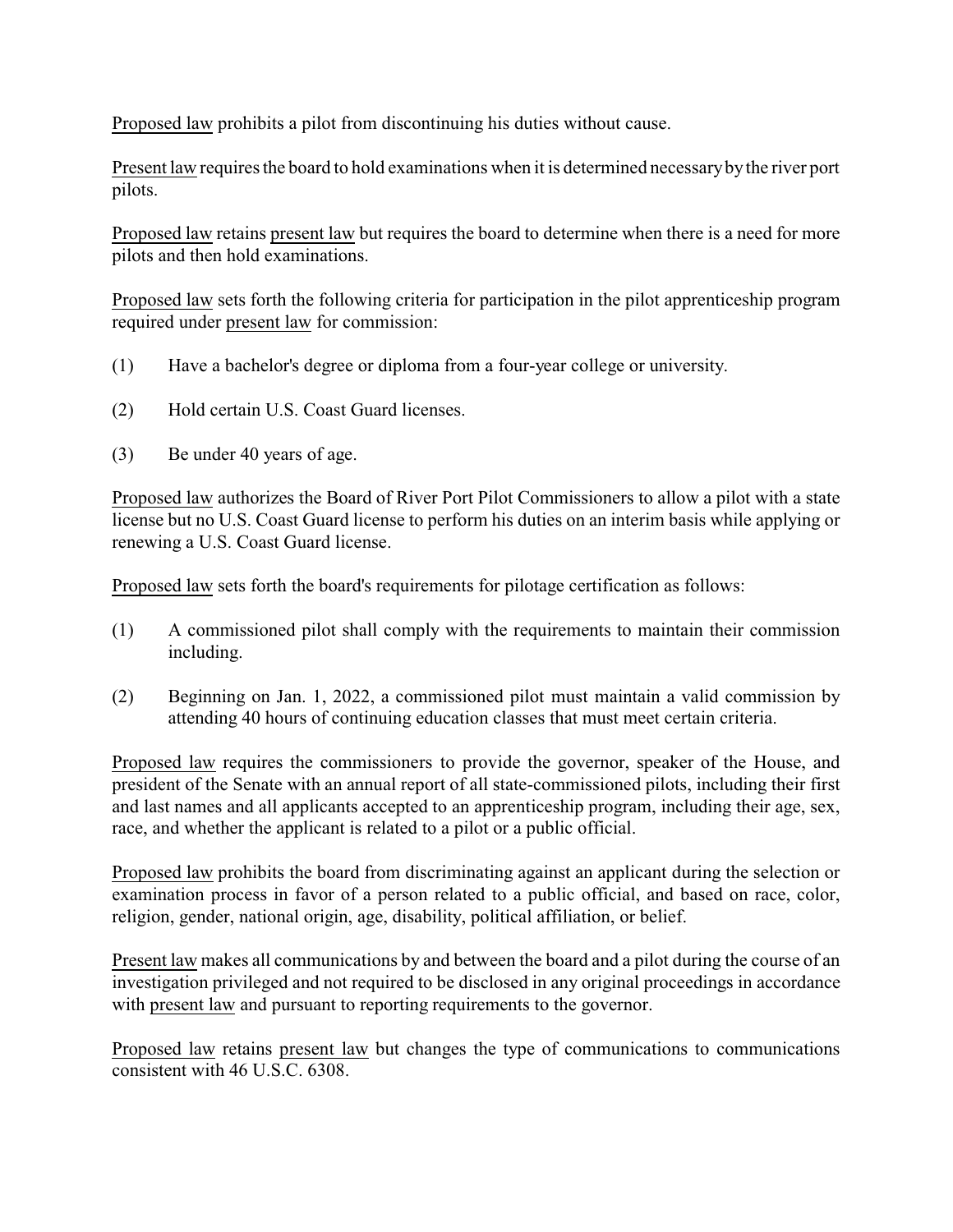### Steamship Pilots

Present law creates the Board of Examiners for New Orleans and Baton Rouge Steamship Pilots for the Mississippi River, made up of three members, and requires gubernatorial appointment of the members and Senate confirmation of the appointments.

Proposed law retains present law but changes the membership to five members.

Present law requires the board to recommend appointees to fill an examiner vacancy and requires the recommended appointee to have served at least 5 years as an unrestricted state commissioned steamship pilot. Present law further requires examiners to continue in their office until the successor is appointed and requires the appointees to only be from pilots commissioned by virtue of present law.

Proposed law repeals present law requires four member be pilots who have been unrestricted statecommissioned New Orleans and Baton Rouge Steamship Pilots for at least five year and requires one appointment to be a member of the public who is required to be separate, distinct, and independent of pilotage interest.

Proposed law requires the board to provide at least three recommendations to fill any vacancies of the pilot member positions but does not require the governor to fill the vacancy with one of the recommendations.

Proposed law requires the governor to fill the public member vacancy with a nominee from a list of three nominees jointly nominated by the Board of Commissioners of the Ports of Baton Rouge and South Louisiana.

Present law requires the governor to designate the president of the board.

Proposed law retains present law and requires the president to be a pilot.

Present law makes all communications consistent with 46 U.S.C. 6308 by and between the board and a pilot during the course of an investigation privileged and not required to be disclosed in any original proceedings in accordance with present law and pursuant to reporting requirements to the governor.

Present law requires the board to immediately report to the governor all cases of neglect of duty, habitual drunkenness, and gross violations of rules. Proposed law further provides that the governor shall then refer the cases for investigation to the board.

Proposed law retains present law.

Proposed law prohibits pilot associations from superseding the board's authority.

Proposed law requires meetings of the board to comply with the Open Meetings Law.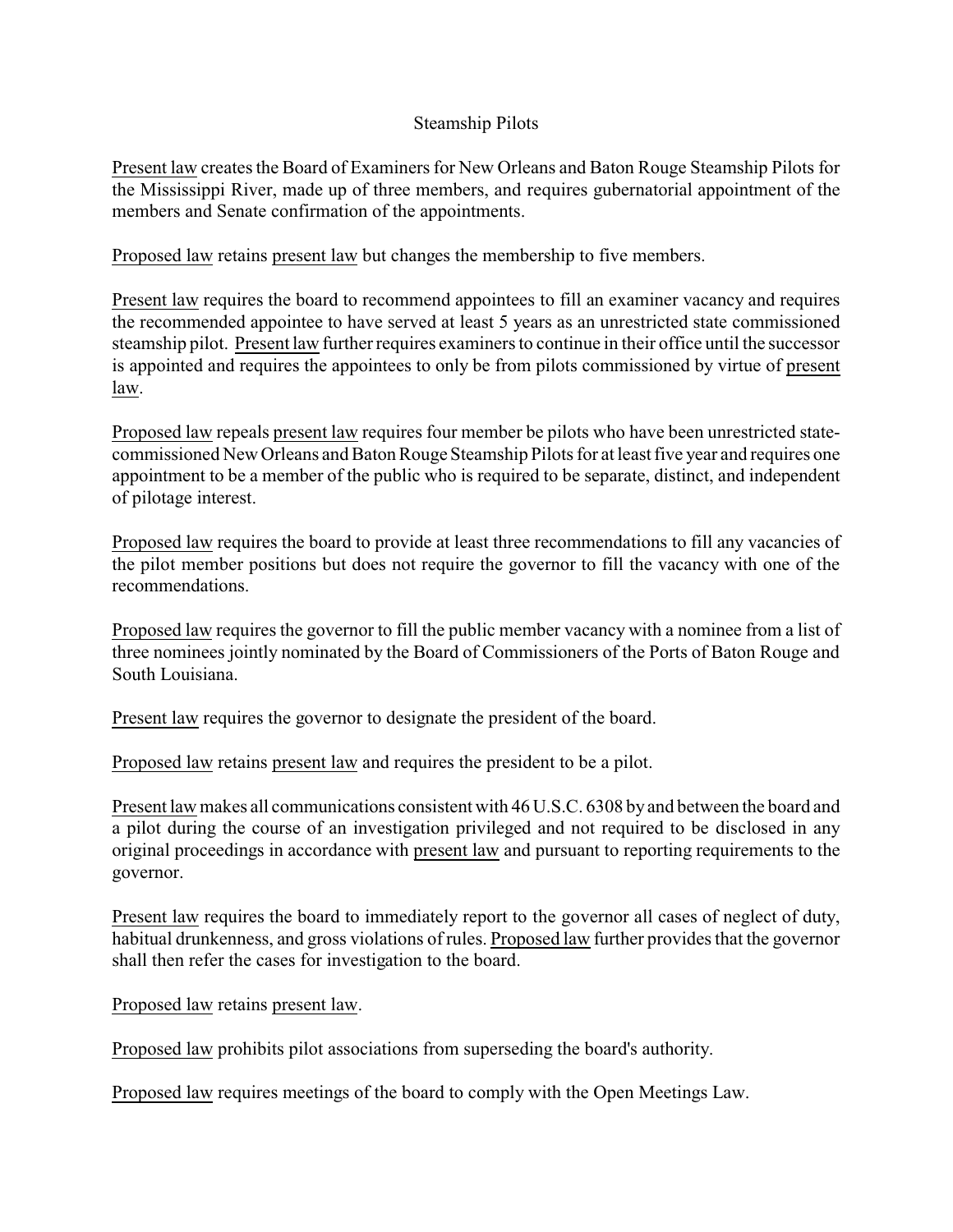Present law requires pilots to be appointed by the governor and serve until revocation of the appointment in accordance with present law.

Proposed law retains present law and requires pilots to be subject to a code of ethics to be promulgated by the board of examiners.

Present law requires pilots provided for in present law to be appointed by the governor from those pilots recommended to the governor pursuant to provisions outlined in the board's rules and regulations.

Proposed law retains present law and requires the pilots to also be recommended pursuant to provisions outlined in proposed law.

Proposed law prohibits a pilot from discontinuing his duties without cause.

Present law requires the board to hold examinations when it is determined necessary.

Proposed law retains present law but requires a reduction in the minimum requirements be done by the legislature.

Present law requires applicants to meet the requirements set forth in the board's Pilot Development Program and authorizes the governor to appoint applicant who has complied with present law to fill existing vacancies.

Proposed law repeals present law.

Proposed law sets forth the following criteria for participation in a pilot apprenticeship program:

- (1) Have a bachelor's degree or diploma from a n accredited maritime academy approved pursuant to federal present law.
- (2) Be under 45 years of age.
- (3) Hold certain U.S. Coast Guard licenses.

Proposed law authorizes the Board of Steamship Pilot Examiners to allow a pilot with a state license but no U.S. Coast Guard license to perform his duties on an interim basis while applying or renewing a U.S. Coast Guard license.

Proposed law sets forth the board's requirements for pilotage certification as follows:

- (1) A commissioned pilot shall comply with the requirements to maintain their commission.
- (2) Beginning on Jan. 1, 2022, a commissioned pilot must maintain a valid commission by attending 40 hours of continuing education classes that must meet certain criteria.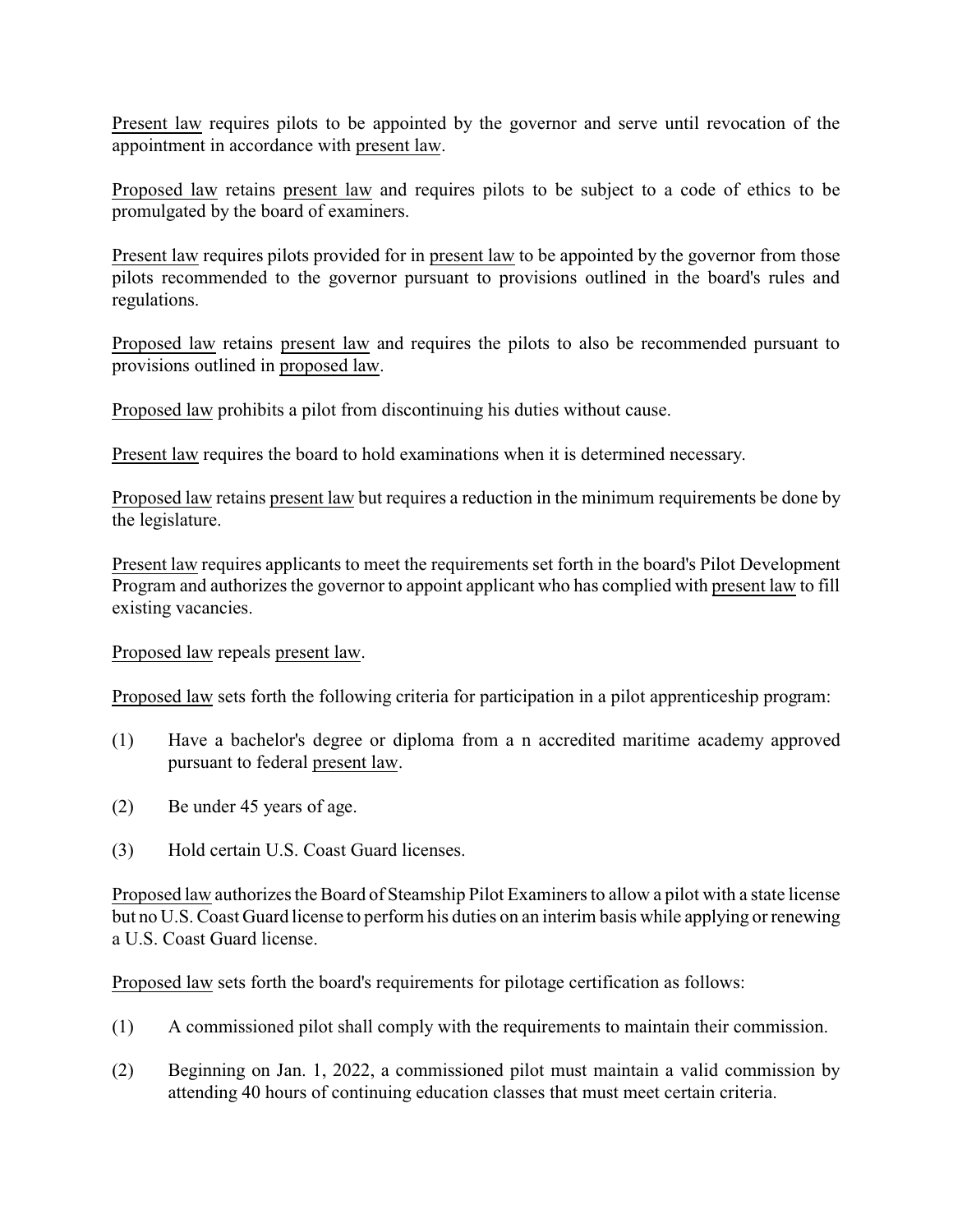Proposed law requires the commissioners to provide the governor, speaker of the House, and president of the Senate with an annual report of all state-commissioned pilots and all applicants accepted to an apprenticeship program, including their age, sex, race, and whether the applicant is related to a pilot or a public official.

Proposed law prohibits the board from discriminating against an applicant during the selection or examination process in favor of a person related to a pilot or elected official, and based on race, color, religion, gender, national origin, age, disability, political affiliation, or belief.

Present law authorizes the fee commission to establish fees and rates under certain circumstances.

Proposed law adds that the fee commission can hire certain professionals and initiate proceedings.

Present law requires the pilotage fees and rates to bear as a lien on ships or vessels for non-payment and allows for enforcement within one year from the date of service.

Proposed law retains present law but changes the enforcement window to within three years of service.

Proposed law requires the fee commission to establish rules that provide definitions for pilotage services pursuant to present law.

Present law authorizes the pilotage fee commission to take into account any factor relevant to the determination of reasonable and just fees and rates.

Proposed law retains present law and authorizes the fee commission to take into account the conditions and risk factors of the route, the geographical, nautical, marine, weather, or other characteristics of the area, and other charges levied by the commission that are relevant to the proceeding or request for action.

# Board of Louisiana River Pilot Review and Oversight

Present law requires members of the board to serve without compensation, but allows member appointed as former judges to get per diem of not more than \$150.

Proposed law retains present law but changes the per diem amount from not more than \$150 to the same amount established by the Louisiana Supreme Court from time to time for ad hoc judges.

Present law requires the board to meet twice a year and requires six members of the board to be present to have a quorum. Present law further requires a vote of a majority of the members of the board to make a decision of the board.

Proposed law retains present law but changes the vote needed to make a decision of the board from a majority of the members of the board to a majority of the members of the board present.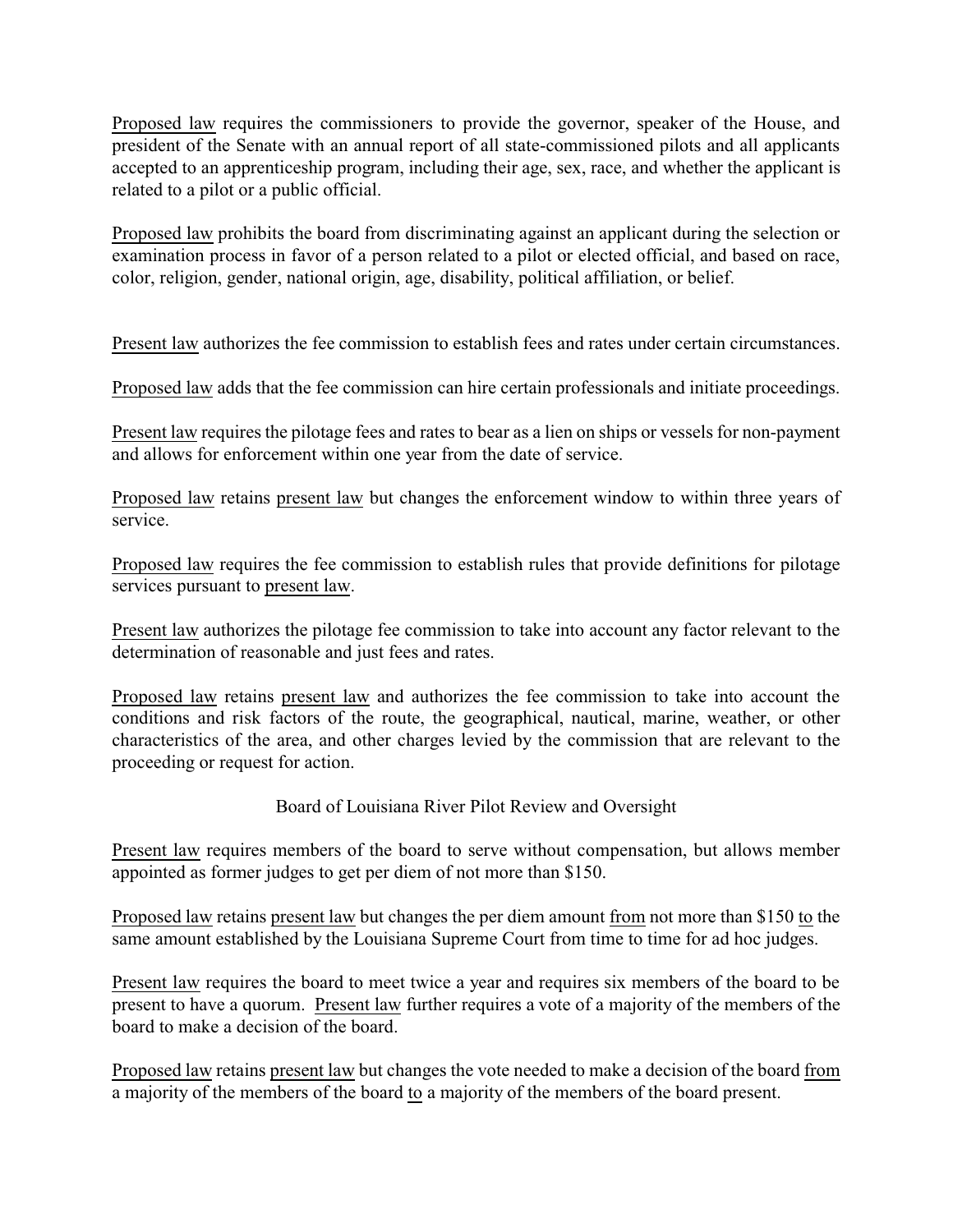Present law requires the first meeting of the board to convene on or before March 1, 2005.

Proposed law repeals present law.

Present law authorizes the board to approve or reject proposed rules or regulations made by the Board of Commissioners or Examiners except for emergency rules and regulations.

Proposed law retains present law but changes the requirement to make emergency rules and regulations subject to board approval by requiring the Board of Commissioners or Examiners to transmit emergency rules and regulations to the board and to each member of the board and allows a board member to request a hearing for the purpose of rejecting or approving the rule or regulation by giving notice to the chairman of the board or an officer of the board in the absence of the chairman.

Proposed law further requires a meeting requested to consider an emergency regulation or rule be held within 30 days of the request for the meeting. A vote to reject an emergency regulation or rule shall make it null and of no effect.

Proposed law requires that a review of an emergency rule conducted pursuant to proposed law be in addition to present law as set forth in the Administrative Procedure Act, and makes proposed law control with regard to the emergency rules promulgated by the Board of Commissioners or Examiners where there is a conflict between proposed law and present law as set forth in the Administrative Procedure Act.

Proposed law sets forth that the boards of commissioners or examiners are established for the purposes of prudent and safe pilotage and requires the pilot members of the Board of Commissioners or Examiners to consider the purpose of prudent in safe pilotage in their decisions and deliberations.

Proposed law requires the pilot members of the Board of Commissioners or Examiners to act independently of the pilots they regulate and to act independently of any pilots' association. Any effort to exert undue control or influence the decisions of commissioners or examiners is a violation of law.

Proposed law prohibits a pilot association, partnership, corporation, or limited liability company from creating a provision which impinges on or diminishes the authority or duties of the Board of Commissioners or Examiners.

Proposed law repeals present law.

(Amends R.S. 34:942, 991, 992(B), 993, 1005, 1042, 1043(C) and (D), 1044, 1045, 1122(A)(1)(d), (2), and (3),  $(C)(1)($ intro. para.), (d) and (e) and (2),  $1133(G)$ ,  $1134$ , and  $1135(B)$ ; Adds R.S. 34:992(C), 1122(A)(4) and (C)(1)(f) and (g), 1139, and 1140)

Summary of Amendments Adopted by House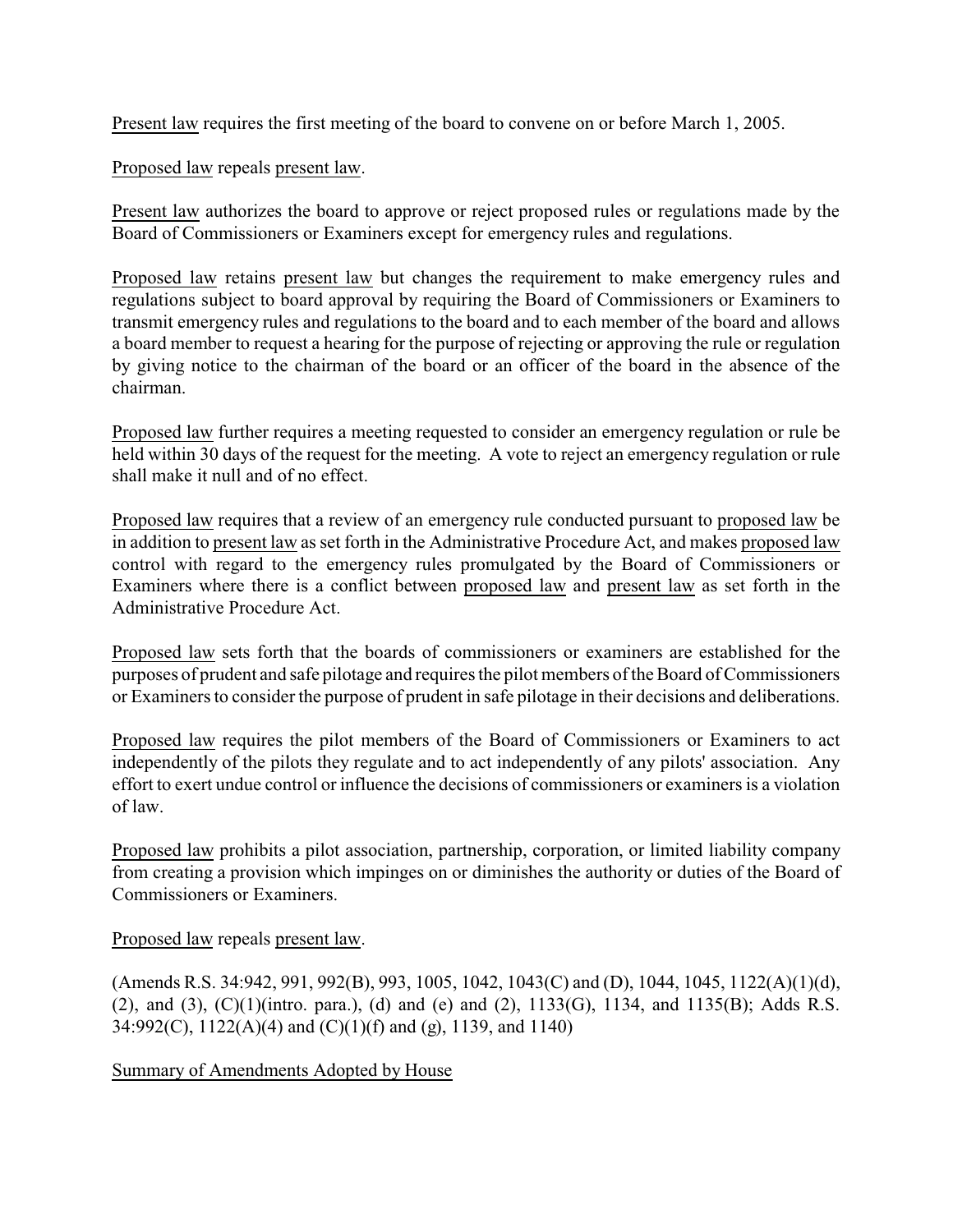The Committee Amendments Proposed by House Committee on Commerce to the original bill:

- 1. Make technical changes.
- 2. Remove a provision that requires one member of the Board of River Port Pilot Commissioners for the Port of Orleans to be chosen from a list of 4 nominees submitted by the New Orleans Steamship Association, the Louisiana Association of Business and Industry, the Louisiana Chemical Association, the Louisiana Mid-Continent Oil and Gas Association, and the International Freight Forwarders and Customs brokers Association of New Orleans, Inc and prohibits the nominee from serving on the Board of Louisiana River Pilot Review and Oversight or the Louisiana Pilotage Fee Commission.
- 3. Add a provision that requires one member of the Board of River Port Pilot Commissioners for the Port of Orleans to be the commander of the U.S. Coast Guard Atlantic Area,  $8<sup>th</sup>$  district or his designee.
- 4. Add a provision that changes the per diem amount for the Board of Louisiana River Pilot Review and Oversight from an amount not to exceed \$150 to the same per diem established by the Louisiana Supreme Court from time to time for ad hoc judges.
- 5. Add a provision that makes decisions of the board final if voted on by a majority of the board members present.
- 6. Make changes to the regulation regarding the emergency rulemaking process of the Board of Commissioners or Examiners and requires the Board of Commissioners or Examiners to transmit emergency rules to the board and to each member of the board, allow 10 days for a member to call a meeting to review the rule, and hold a requested meeting within 30 days of the request.
- 7. Add a provision that sets forth the purpose of the boards of commissioners or examiners for prudent and safe pilotage and requires the pilot members of the Board of Commissioners or Examiners to consider the purpose of prudent and safe pilotage, act independently of the pilots they regulate, and act independently of any association of pilots.
- 8. Add that any effort by pilots or a pilots' association to influence or control the decisions of a commissioner or examiner is a violation of the law.
- 9. Prohibit a pilot association, partnership, corporation, or limited liability company from creating a provision that impinges on or diminishes the authority or duties of the Board of Commissioners or Examiners.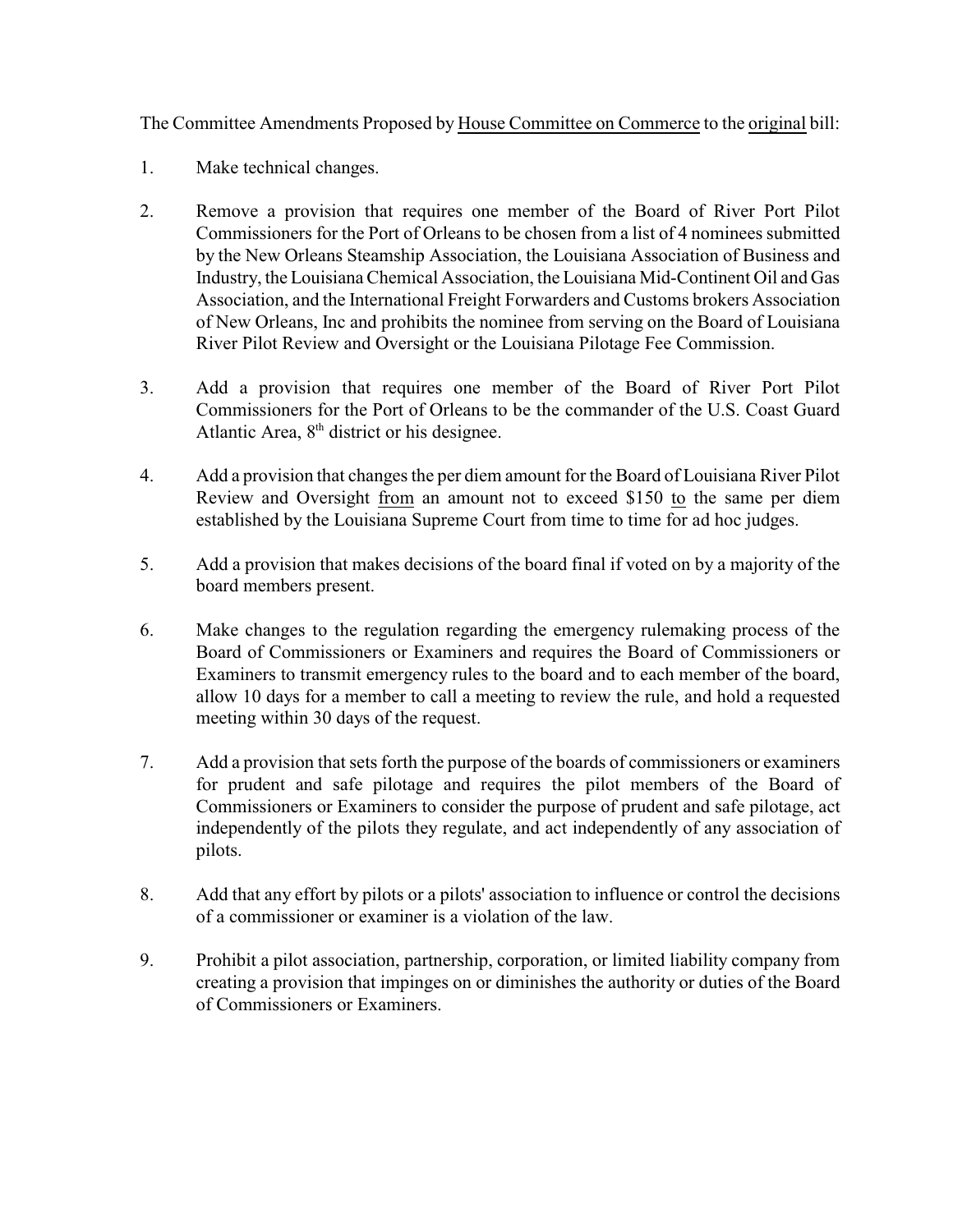# The House Floor Amendments to the engrossed bill:

- 1. Make technical changes.
- 2. Change provisions relative to the Bar of Examiners of Bar Pilots to require two examiners to be active bar pilots with at least 5 years of service piloting sea-going vessels into and out of the Mississippi River and the Port of Orleans and to require the Board of Commissioners of the Port of New Orleans to recommend to the governor three individuals from which the governor may choose one who shall be separate, distinct, and independent of pilotage interest.
- 3. Change provisions relative to the Board of River Port Pilot Commissioners for the Port of New Orleans to increase the membership from three to five, to require four of the commissioners to be commissioned river port pilots with an active commission of not less than five years, and to require the Board of Commissioners of the Port of New Orleans, the Plaquemines Port and Harbor Terminal District, and the St. Bernard Port, Harbor and Terminal District to jointly recommend to the governor three individuals from which the governor may choose one commissioner who shall be separate, distinct, and independent of pilotage interest and is prohibited from serving on the Board of Louisiana River Pilot Review and Oversight or the Louisiana Pilot Fee Commission.
- 4. Require the commissioners on the Board of River Port Pilot Commissioners to comply with the La. Code of Governmental Ethics and prohibit compensation for being on the board.
- 5. Restore present law requiring the Board of River Port Pilot Commissioners to formulate rules for the proper and safe pilotage.
- 6. Require river port pilots to adhere to an ethical code of conduct promulgated by the Board of River Port Pilot Commissioners.
- 7. Prohibit river port pilots from discontinuing service as a pilot without cause.
- 8. Change requirements for candidates seeking to be river port pilots and join a pilot apprenticeship program to require a bachelor's degree, have certain U.S. Coast Guard licenses, and be less than 40 years of age.
- 9. Authorize the Board of River Port Pilot Commissioners to allow a pilot with a state license but without the required U.S. Coast Guard license to perform his duties on an interim basis while applying or renewing a U.S. Coast Guard license.
- 10. Change provisions regarding continuing professional education requirements to require a mandatoryminimum number of classes and programs as required bythe Board of River Port Pilot Commissioners and to require a competence standard promulgated by the Board of River Port Pilot Commissioners.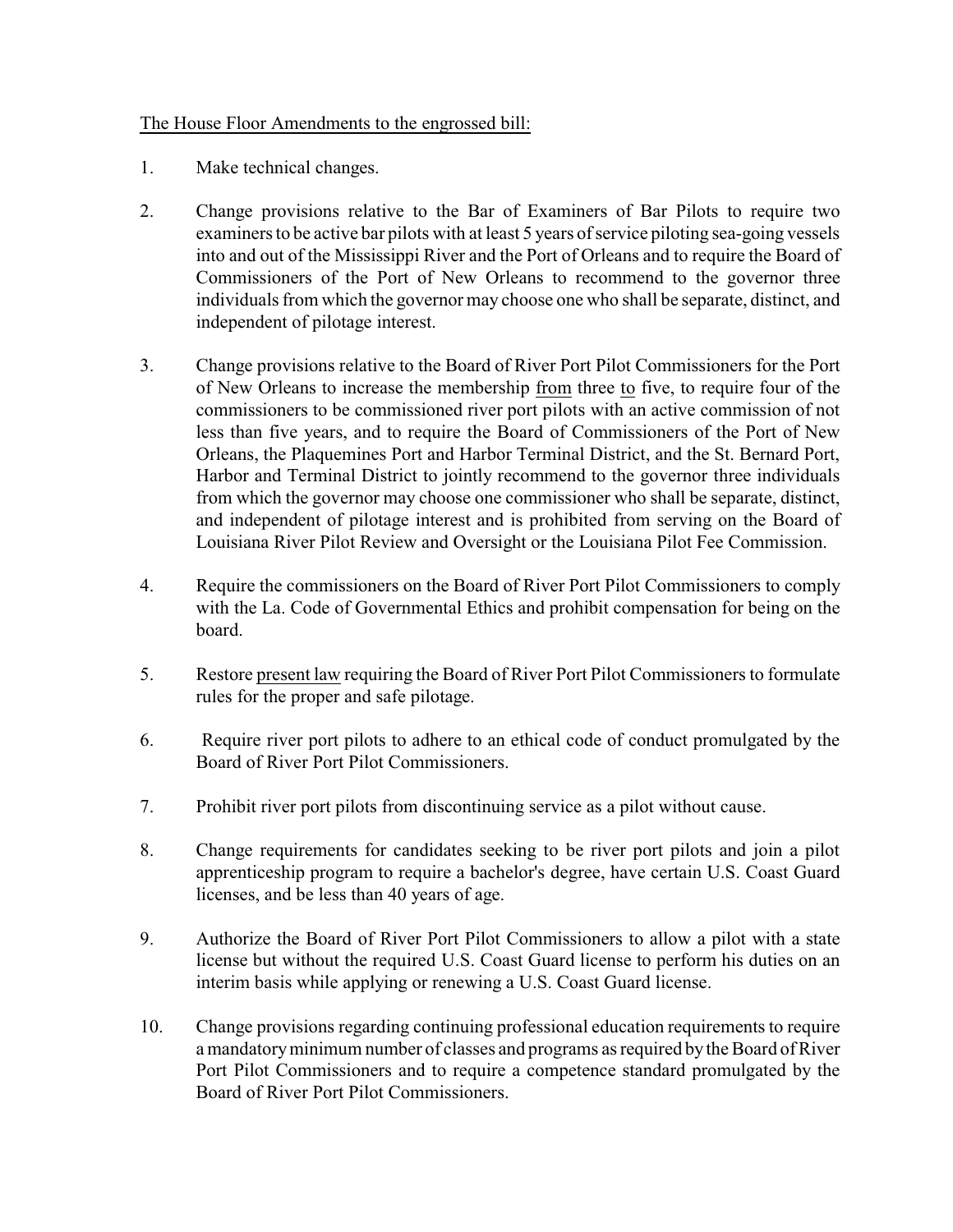- 11. Change provisions regarding a report from Board of River Port Pilot Commissioners to the governor, the president of the Senate, and the speaker of the House of Representatives to require the Board of River Port Pilot Commissioners to submit a report that includes all state-commissioned pilots, including their first and last names and all applicants accepted for licensure or an apprenticeship program, including their age, sex, race, and whether they are related to any river port pilot or to any public official.
- 12. Prohibit certain discrimination by the Board of River Port Pilot Commissioners against an applicant.
- 13. Change the provision regarding privileged communications between the Board of River Port Pilot Commissioners and river port pilots to make it applicable to communications consistent with 46 U.S.C. 6308.
- 14. Change provisions relative to the Board of Examiners for New Orleans and Baton Rouge Steamship Pilots for the Mississippi River to increase the membership from three to five, to require four of the appointments to be pilots who have been unrestricted statecommissioned New Orleans and Baton Rouge Steamship Pilots for at least five years, and to require one appointment to be a member of the public required to be separate, distinct, and independent of pilotage interest.
- 15. Change the provisions regarding vacancies of the pilot member positions on the Board of Examiners for New Orleans and Baton Rouge Steamship Pilots to require the board to provide a list of at least three recommendations to the governor to fill the vacancy and set forth that the governor is not required to appoint one of the recommendations.
- 16. Change the provisions regarding vacancies of the public member position on the Board of Examiners for New Orleans and Baton Rouge Steamship Pilots to require the governor to appoint an examiner from a list of three nominations provided by the Board of Commissioners of the Ports of Baton Rouge and South Louisiana.
- 17. Require the examiners to take an oath to faithfully perform their duties, comply with the La. Code of Governmental Ethics, and prohibit compensation for being on the board.
- 18. Change the provision regarding the governor's authority to designate the board president to require the president be a pilot.
- 19. Add a provision requiring certain communications consistent with 46 U.S.C. 6308 be privileged.
- 20. Require steamship pilots be subject to a code of ethics to be promulgated by the board of examiners.
- 21. Prohibit a pilot from discontinuing duties without cause.